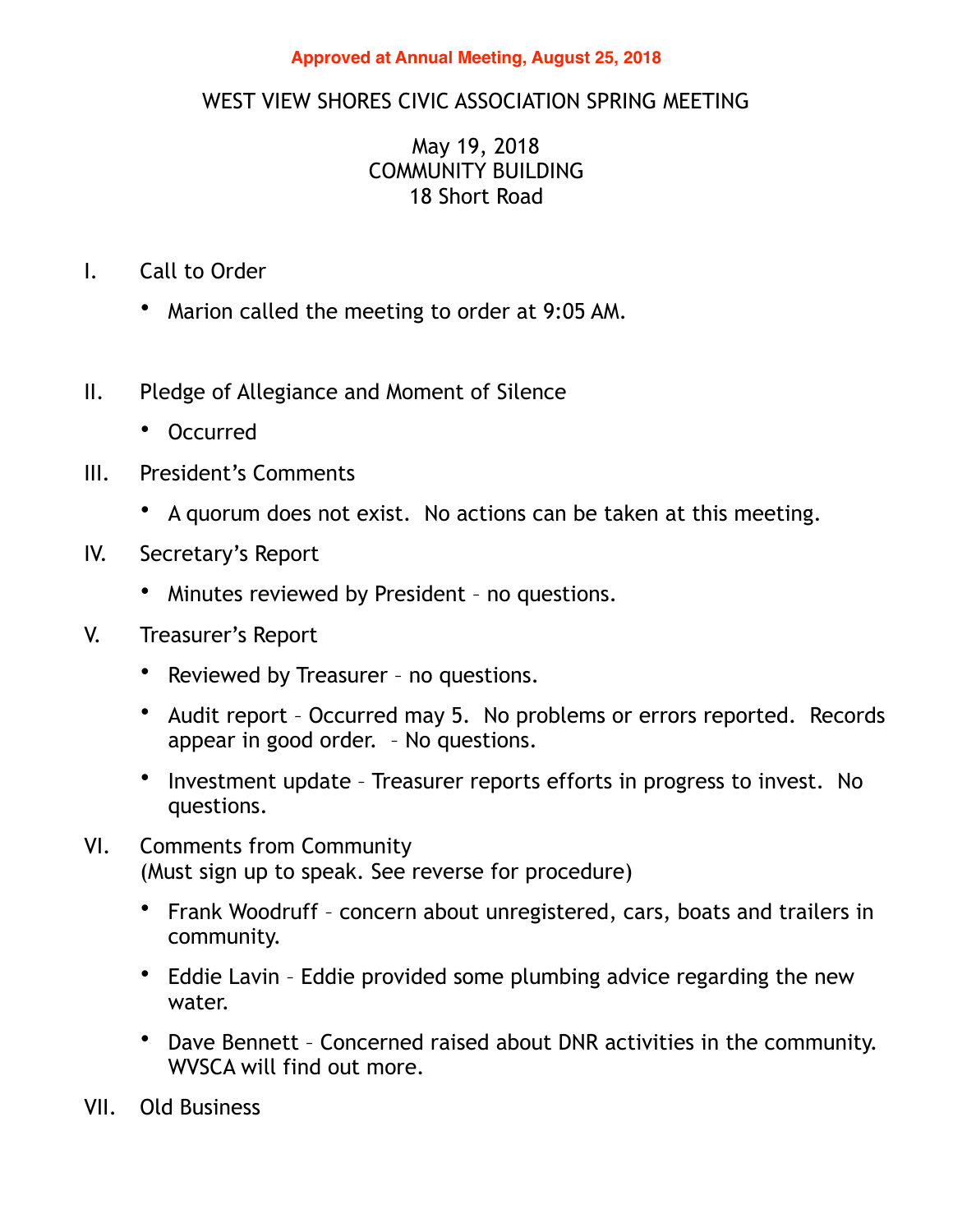- a. Pearce Creek Dredging complete for 2017/2018 season. ACE looking for ways to reopen access to PC
- b. Water Update July 8 is end of funding. After that date, costs to be borne by homeowner. ACE to sample river water twice annually. Spring sample to be taken week of 5/21. Mosquito spraying to begin soon.... possibly next week. They spray weekly.
- c. Drainage- Approved project divided to 3 phases. Phase 1 (Short Rd to Circle) to begin mid-june. Natural spring has surfaced on Basin RD east side. Drainage committee will continue to review problems.
- d. Beach Clean Up Hoping to do some clean-up in the bad weather today / tomorrow
- e. Beach Preservation & Management Grasses doing well.
- VIII. New Business
	- a. Adopt-A-Road Jim M. to organize a clean-up activity. Please contact Jim if interested
	- b. Wetlands Marion and Ed met with MD DoE on October 30. Non-titled wetland has been declared. We can access the beach but can't remove sand. Can continue to maintain these paths. The open area can be mowed – except for the wetland area. Suggestion to replace phragmites with something else. WVSCA will investigate.
	- c. Annual Meeting notice Occurs in August Budget and Officers are voted on. After pre-planning board meeting WVSCA will post a draft agenda on the website with known items for discussion.
	- d. Election Committee 5 positions open in August. Looking for new talent and energy. Board members must be shareholders.
	- e. Summer Events June 16 private event, summer solstice, Woodfest July 6, crab feast 8/11, community meeting 8/25. WVSCA inviting key participants in water project to crab feast….to be recognized. Funded by separate activity fund.
- IX. 50/50 Drawing
	- \$50 9219268
- X. Adjourn 9:46 AM

Rules for Comments/Questions: